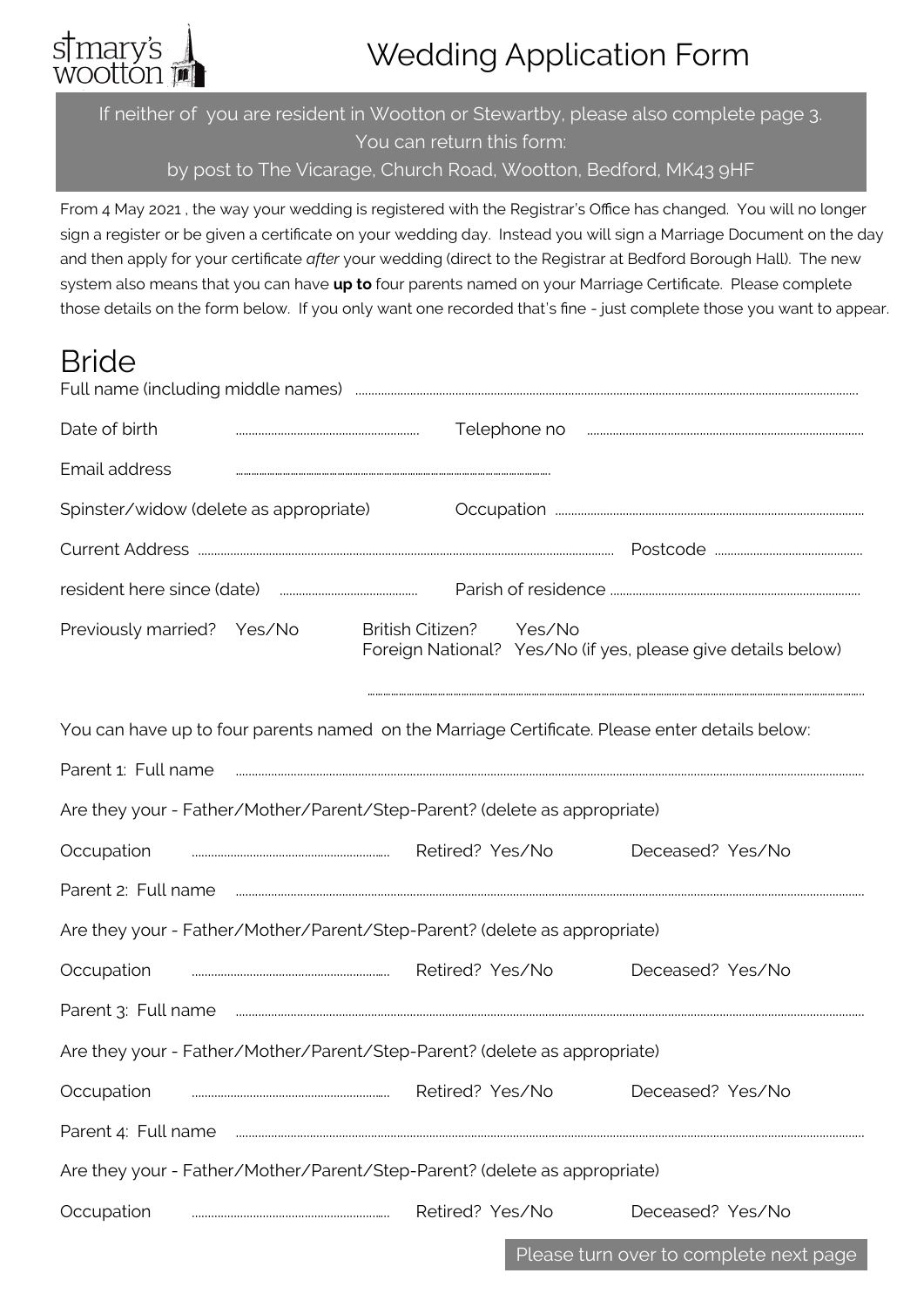#### Groom

| Date of birth                                                                                                                                                                                                                                                                                                                                                                                                                                                     |                         | Telephone no municipality in the manufacture of the manufacture of the manufacture of the manufacture of the manufacture of the manufacture of the manufacture of the manufacture of the manufacture of the manufacture of the |
|-------------------------------------------------------------------------------------------------------------------------------------------------------------------------------------------------------------------------------------------------------------------------------------------------------------------------------------------------------------------------------------------------------------------------------------------------------------------|-------------------------|--------------------------------------------------------------------------------------------------------------------------------------------------------------------------------------------------------------------------------|
| Email address                                                                                                                                                                                                                                                                                                                                                                                                                                                     |                         |                                                                                                                                                                                                                                |
| Bachelor/widower (delete as appropriate)                                                                                                                                                                                                                                                                                                                                                                                                                          |                         |                                                                                                                                                                                                                                |
|                                                                                                                                                                                                                                                                                                                                                                                                                                                                   |                         |                                                                                                                                                                                                                                |
|                                                                                                                                                                                                                                                                                                                                                                                                                                                                   |                         |                                                                                                                                                                                                                                |
| Previously married? Yes/No                                                                                                                                                                                                                                                                                                                                                                                                                                        | British Citizen? Yes/No | Foreign National? Yes/No (if yes, please give details below)                                                                                                                                                                   |
| You can have up to four parents named on the Marriage Certificate. Please enter details below:                                                                                                                                                                                                                                                                                                                                                                    |                         |                                                                                                                                                                                                                                |
| Parent 1: Full name                                                                                                                                                                                                                                                                                                                                                                                                                                               |                         |                                                                                                                                                                                                                                |
| Are they your - Father/Mother/Parent/Step-Parent? (delete as appropriate)                                                                                                                                                                                                                                                                                                                                                                                         |                         |                                                                                                                                                                                                                                |
| Occupation<br>$\begin{minipage}{0.5\textwidth} \begin{tabular}{ c c c } \hline & \multicolumn{1}{ c }{0.5\textwidth} \begin{tabular}{ c c c } \hline & \multicolumn{1}{ c }{0.5\textwidth} \begin{tabular}{ c c c } \hline & \multicolumn{1}{ c }{0.5\textwidth} \begin{tabular}{ c c c } \hline & \multicolumn{1}{ c }{0.5\textwidth} \begin{tabular}{ c c c } \hline & \multicolumn{1}{ c }{0.5\textwidth} \begin{tabular}{ c c c } \hline & \multicolumn{1}{ $ | Retired? Yes/No         | Deceased? Yes/No                                                                                                                                                                                                               |
| Parent 2: Full name                                                                                                                                                                                                                                                                                                                                                                                                                                               |                         |                                                                                                                                                                                                                                |
| Are they your - Father/Mother/Parent/Step-Parent? (delete as appropriate)                                                                                                                                                                                                                                                                                                                                                                                         |                         |                                                                                                                                                                                                                                |
| Occupation                                                                                                                                                                                                                                                                                                                                                                                                                                                        | Retired? Yes/No         | Deceased? Yes/No                                                                                                                                                                                                               |
| Parent 3: Full name                                                                                                                                                                                                                                                                                                                                                                                                                                               |                         |                                                                                                                                                                                                                                |
| Are they your - Father/Mother/Parent/Step-Parent? (delete as appropriate)                                                                                                                                                                                                                                                                                                                                                                                         |                         |                                                                                                                                                                                                                                |
| Occupation                                                                                                                                                                                                                                                                                                                                                                                                                                                        | Retired? Yes/No         | Deceased? Yes/No                                                                                                                                                                                                               |
| Parent 4: Full name                                                                                                                                                                                                                                                                                                                                                                                                                                               |                         |                                                                                                                                                                                                                                |
| Are they your - Father/Mother/Parent/Step-Parent? (delete as appropriate)                                                                                                                                                                                                                                                                                                                                                                                         |                         |                                                                                                                                                                                                                                |
| Occupation                                                                                                                                                                                                                                                                                                                                                                                                                                                        | Retired? Yes/No         | Deceased? Yes/No                                                                                                                                                                                                               |
| <b>Bride &amp; Groom</b>                                                                                                                                                                                                                                                                                                                                                                                                                                          |                         |                                                                                                                                                                                                                                |
|                                                                                                                                                                                                                                                                                                                                                                                                                                                                   |                         |                                                                                                                                                                                                                                |
|                                                                                                                                                                                                                                                                                                                                                                                                                                                                   |                         |                                                                                                                                                                                                                                |
| Future address (if known)                                                                                                                                                                                                                                                                                                                                                                                                                                         |                         |                                                                                                                                                                                                                                |

I certify that to the best of my belief the information I have given above is correct.

| - '<br>۱۲ - |  |  |
|-------------|--|--|
|             |  |  |

 $\textbf{Date} \textit{ \textbf{}} \textit{ \textbf{}} \textit{ \textbf{}} \textit{ \textbf{}} \textit{ \textbf{}} \textit{ \textbf{}} \textit{ \textbf{}} \textit{ \textbf{}} \textit{ \textbf{}} \textit{ \textbf{}} \textit{ \textbf{}} \textit{ \textbf{}} \textit{ \textbf{}} \textit{ \textbf{}} \textit{ \textbf{}} \textit{ \textbf{}} \textit{ \textbf{}} \textit{ \textbf{}} \textit{ \textbf{}} \textit{ \textbf{}} \textit{ \textbf{}} \textit{ \textbf{}} \textit{ \textbf{}} \textit{ \textbf$ 

Please turn over to complete last page